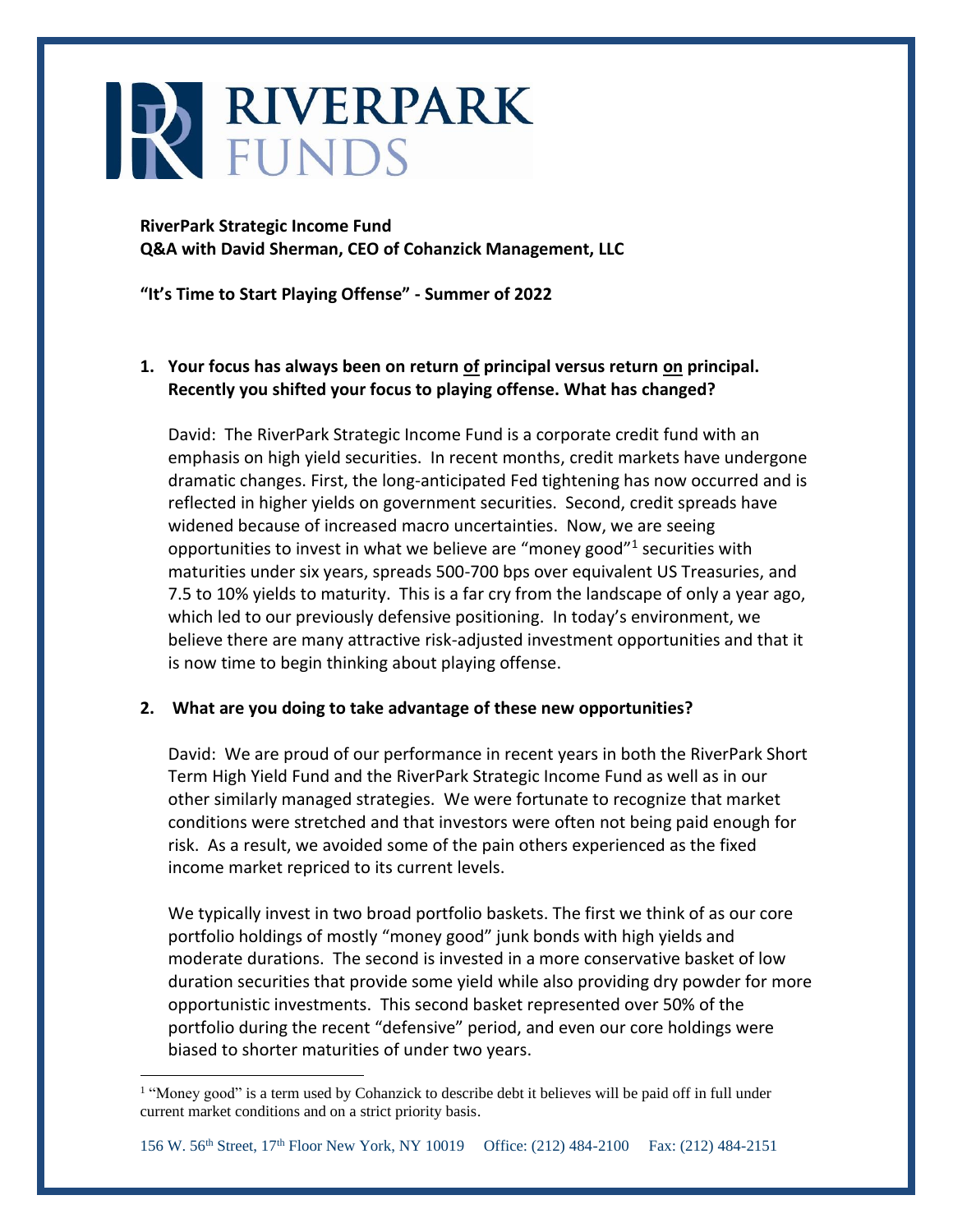As we shift our focus to offense, we have begun using some of that dry powder to invest in the opportunities we described above. Although we do not yet know if we have reached a market bottom, and we expect the markets to remain volatile in the near term, we believe investors should begin pivoting to participate selectively in high yield debt. Regardless of overall market positioning, the Riverpark Strategic Income Fund is investing primarily in debt securities that we believe, based on our fundamental analysis, are "money good."

### **3. How is your approach to investing different than other funds?**

David: We are active, bottom-up managers focused on the business fundamentals that drive a company's profits and its ability to support interest and principal payments. The performance of passive fixed-income funds is mostly based on general moves in interest rates and overall credit conditions. Currently, the ICE BofA US High Yield Index is trading at approximately 422 bps over US Treasuries<sup>2</sup>, whereas we are seeing many opportunities to invest in "money good," moderate duration securities at 500-700 bps over the curve. Larger actively managed funds typically focus more on macro-economic projections and perceived attractiveness of credit spreads across the risk spectrum, and they tend to focus on sector weightings with respect to relevant benchmarks more than individual credits. We are the polar opposite in terms of our approach to investing. We rarely invest in the most popular names and instead focus on credits where we believe we can create an advantage through our research. We believe credit ratings are more accurate when securities are first issued and over time become stale, often not reflecting deteriorating credit situations or positive developments that would ordinarily substantiate a ratings change. Our focus is always on determining whether we believe a credit is money-good and whether we are getting paid appropriately for whatever risks we are underwriting in our analysis.

#### **4. What can go wrong?**

David: Obviously, there is always the possibility of a credit mistake, and it is impossible to predict the next war, pandemic or other exogenous shock. Similarly, it is difficult to predict how far the Fed will need to move rates to combat inflation. However, the substantial rate increases built into today's yield curve and the tepid economic outlook have already priced some of this risk into today's prices. For those investors willing to spend the time researching beyond the headlines, there are ample opportunities in today's markets. We will nevertheless maintain a diversified portfolio so that surprises with respect to any single position will not overly impact the Fund.

 $2$  As of May 31, 2022. The ICE BofA US High Yield Index tracks the performance of US dollardenominated, below-investment-grade-rated corporate debt publicly issued in the US domestic market.